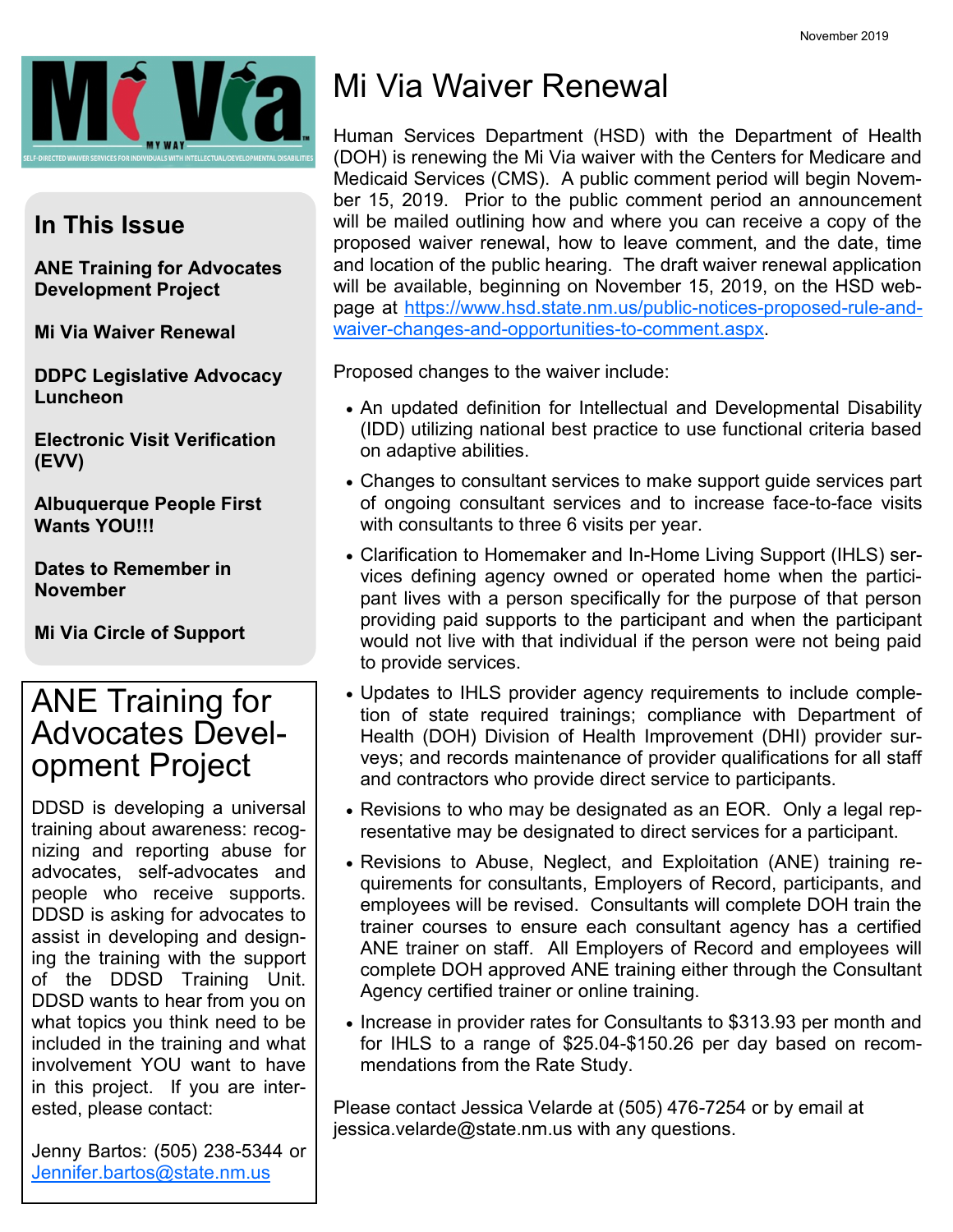#### FMA-Conduent Contact Information:

**Phone:** 1-866-916-0310 8:00 am to 5:00 pm Monday, Tuesday, Thursday, and Friday 8:00 am to 4:00 pm Wednesday

**Toll-free Fax:** 1-866-302-6787

**E-mail:** mi.via@conduent.com (Do not email forms to Conduent)

**Physical Address:**

1720-A Randolph Rd SE Albuquerque, NM 87106

**Note:**

The Mi Via Advisory Committee works with the State to share information and help with communication among all Mi Via Participants.

## DDPC Legislative Advocacy Luncheon

Calling all self-advocates, family members and guardians!

Do you want to meet some of your Legislators?

Do you want to learn how the legislative process works and how you can make a difference on issues that are important to you?

Come and join us for this free, special event. Everyone is welcome. Lunch will be served.

**Wednesday November 6, 2019 Noon-2:00 pm**

**Location: Developmental Disabilities Planning Council (DDPC) Large Conference Room**

**625 Silver Ave. SW Suite 100, Albuquerque, NM** 

For more information contact Wendy Corry at wendy@corry [consulting.com](mailto:wendy@corryconsulting.com)

# Electronic Visit Verification (EVV)

EVV is a telephone and computer-based system that electronically verifies that caregiver visits occur and documents the time the service begins and ends. EVV is a requirement of the 21<sup>st</sup> Century Cures Act, a United States law enacted by Congress in December of 2016. The 21<sup>st</sup> Century Cures Act requires EVV for all Medicaid financed Personal Care Services. Personal Care Services are defined as those services which provide assistance with Activities of Daily Living (ADLs) and Instrumental Activities of Daily Living (IADLs).

Medical Assistance Division (MAD) and the Developmental Disabilities Supports Division (DDSD) are working collaboratively to ensure New Mexico meets this federal requirement and implements EVV in a manner that supports self-direction. We envision an EVV system that is flexible and adaptable to changes in employee schedules, accommodates limited internet access, is mobile, and is user-friendly and intuitive to use. Mi Vi participants using homemaker services, respite, and in-home living supports will be required to have employees use EVV to verify hours worked for their employees to be paid.

As MAD and DDSD move forward in implementation of EVV additional information including timelines, training opportunities, and implementation date will be shared in the Mi Via Newsletter and in direct mailings to participants.



## Albuquerque People First Wants YOU!!!

Who we are: People with disabilities who have fun, learn about our rights, speaking up for ourselves and others and making our own choices.

#### All are welcome!

Special Guest: Jenny Bartos, DDSD Statewide Abuse Neglect and Exploitation/Community Programs Trainer

Wednesday November 6, 2019

10:00-11:00 a.m.

Location: Developmental Disabilities Planning Council (DDPC)/ Center for Self-Advocacy Large Conference Room

625 Silver Ave. SW Suite 100, Albuquerque

For more information contact: Roel Adamson (505) 948-8214 [roeladamson1@gmail.com](mailto:roeladamson1@gmail.com)

Facebook page: People First of Albuquerque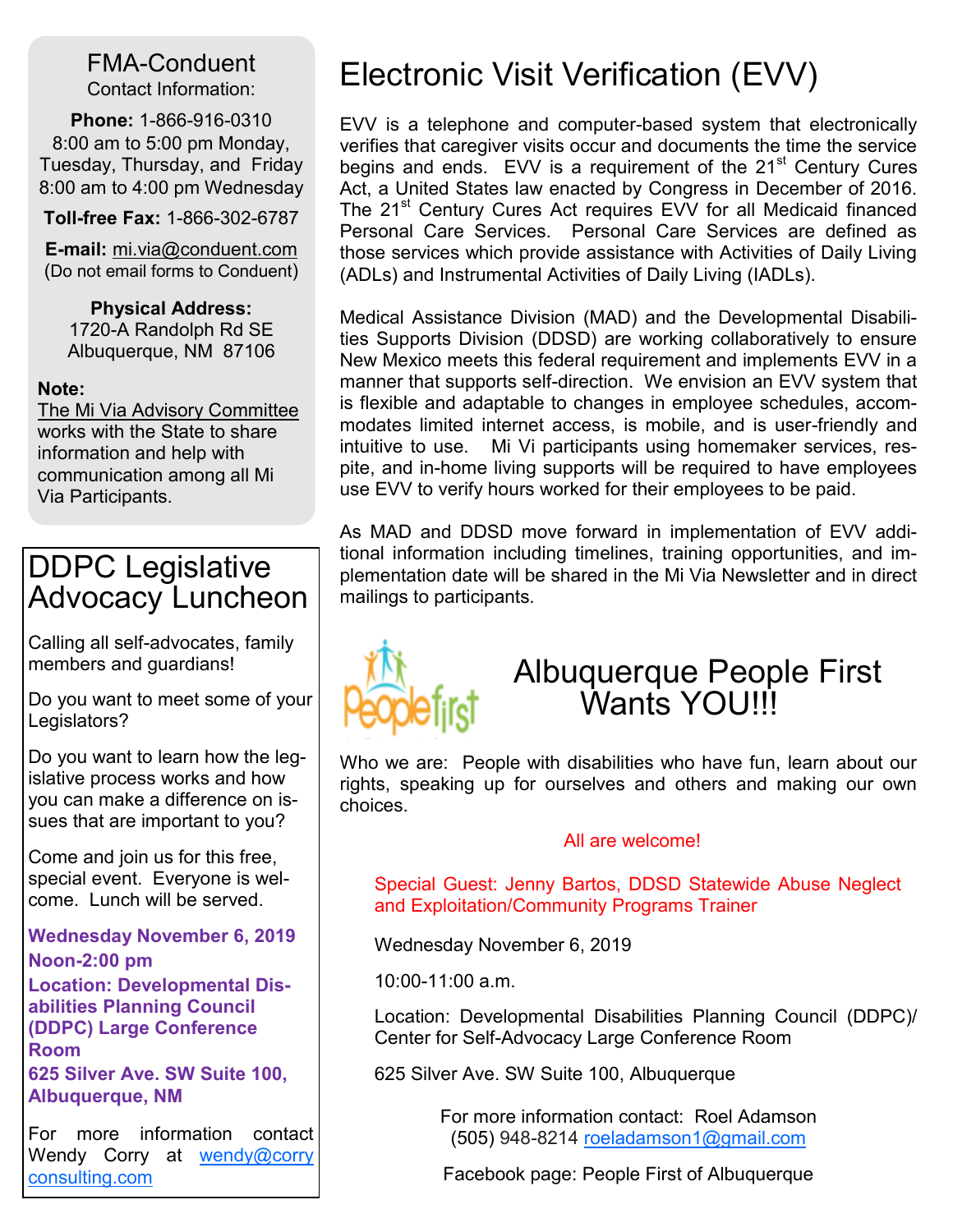## **Dates to Remember in November**

# November 2019

| Sun        | Mon        | <b>Tue</b> | Wed        | Thu            | Fri                                                                                                      | Sat                                                                                                                      |
|------------|------------|------------|------------|----------------|----------------------------------------------------------------------------------------------------------|--------------------------------------------------------------------------------------------------------------------------|
| October 27 | October 28 | October 29 | October 30 | October 31     | $\mathbf{1}$<br><b>Vendor Checks</b><br><b>Received or</b><br><b>Deposited</b>                           | $\overline{2}$<br>Deadline to<br>submit PRFs for<br>11/15/19 payment                                                     |
| 3          | 4          | 5          | 6          | $\overline{7}$ | 8<br>Paychecks and<br><b>Vendor Checks</b><br><b>Received or</b><br>Deposited; end of<br>the pay period  | 9<br>Deadline to<br>submit faxed<br>timesheets,<br>Mileage & PRFs<br>for 11/22/19 pay-<br>ment; new pay<br>period begins |
| 10         | 11         | 12         | 13         | 14             | 15<br><b>Vendor Checks</b><br><b>Received or</b><br><b>Deposited</b>                                     | 16<br>Deadline to<br>submit PRFs for<br>11/29/19 payment<br><b>October Spending</b><br>Reports Available<br>to EORs      |
| 17         | 18         | 19         | 20         | 21             | 22<br>Paychecks and<br><b>Vendor Checks</b><br><b>Received or</b><br>Deposited; end of<br>the pay period | 23<br>Deadline to<br>submit faxed<br>timesheets,<br>Mileage & PRFs<br>for 12/6/19 pay-<br>ment; new pay<br>period begins |
| 24         | 25         | 26         | 27         | 28             | 29<br><b>Vendor Checks</b><br><b>Received or</b><br><b>Deposited</b>                                     | 30<br>Deadline to<br>submit PRFs for<br>12/13/19 payment                                                                 |